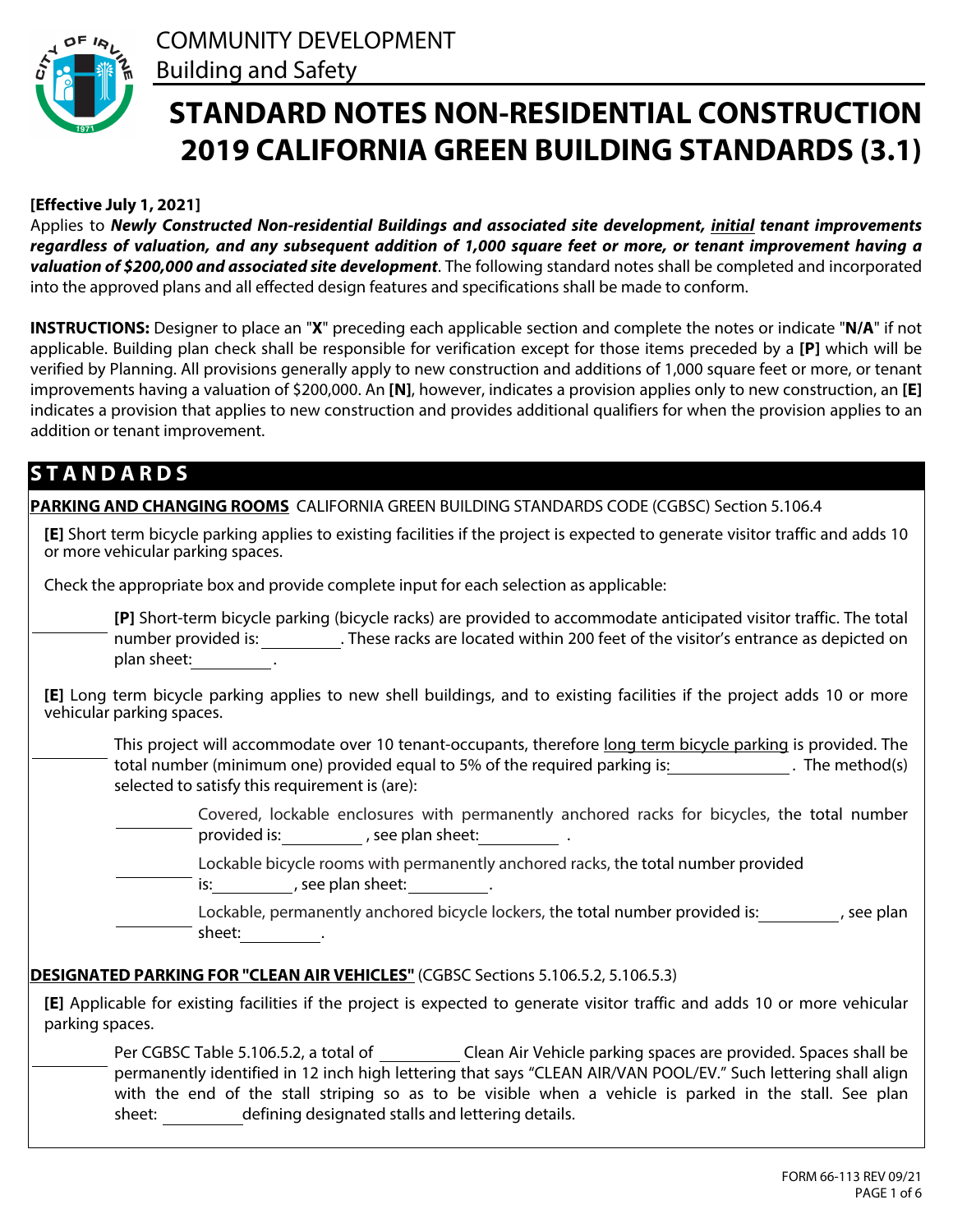| <b>ELECTRIC VEHICLE (EV) CHARGING (CGBSC 5.106.5.3)</b>                                                                                                                                                                                                                                                                                                                                                                                                                                                                                                                                                                                                                                                                                                                                                                                           |
|---------------------------------------------------------------------------------------------------------------------------------------------------------------------------------------------------------------------------------------------------------------------------------------------------------------------------------------------------------------------------------------------------------------------------------------------------------------------------------------------------------------------------------------------------------------------------------------------------------------------------------------------------------------------------------------------------------------------------------------------------------------------------------------------------------------------------------------------------|
| [N] The following applies to new construction only where the total number of parking spaces is 10 or more. Check<br>appropriate box and provide complete input for each selection as applicable:                                                                                                                                                                                                                                                                                                                                                                                                                                                                                                                                                                                                                                                  |
| <b>EV Charging Space Calculation (CGBSC 5.106.5.3.3)</b>                                                                                                                                                                                                                                                                                                                                                                                                                                                                                                                                                                                                                                                                                                                                                                                          |
| $\Box$ Total parking for the project is ________, therefore Pursuant to Table 5.106.5.3.3 a total of _______<br>EV<br>Charging Space(s) are provided. See plan sheet: _______________.                                                                                                                                                                                                                                                                                                                                                                                                                                                                                                                                                                                                                                                            |
| <b>NOTE:</b> Consult with plan check for stall dimensions and layout where the number of EV Charging Spaces<br>exceeds 25.                                                                                                                                                                                                                                                                                                                                                                                                                                                                                                                                                                                                                                                                                                                        |
| $\blacktriangleright$ A single charging space is required which shall be located on an accessible route and provided with the<br>following:                                                                                                                                                                                                                                                                                                                                                                                                                                                                                                                                                                                                                                                                                                       |
| • A parking stall width of 108 inches and a length as required by the City of Irvine Zoning Code.<br>• A 60 inch access aisle located to the right of the parking stall, diagonally striped and marked "No Parking."<br>• A listed raceway not less than trade size 1 to accommodate a future dedicated 208/240-volt branch circuit<br>originating at the main service or subpanel, and terminating in a listed cabinet, box, or other enclosure in<br>close proximity to the proposed EV charging station.<br>• Service panel or subpanel sized to accommodate original design load plus an added dedicated 40 amp<br>branch circuit for the future charging station as well as sufficient space to add the additional 40 amp<br>breaker. Reserved space in the panel or subpanel shall be labeled: "EV CAPABLE."                                |
| $\blacktriangleright$ Multiple charging spaces are required meeting the following requirements:                                                                                                                                                                                                                                                                                                                                                                                                                                                                                                                                                                                                                                                                                                                                                   |
| • One charging space shall be on an accessible route and meet the sizing and access aisle requirements for a<br>single space as indicated above.<br>• Raceway(s) capable of accommodating dedicated 40 amp branch circuits for each charging space,<br>originating at the main service or subpanel, and terminating in a listed cabinet, box, or other enclosure in<br>close proximity to the proposed EV charger.<br>· The electrical system, including any on-site distribution transformer(s) of sufficient capacity to<br>accommodate simultaneous charging at all charging spaces.<br>• Service panel(s) or subpanel(s) sized to accommodate original design load plus each dedicated 40 amp<br>branch circuit for potential future charging stations as well as sufficient space to add an additional breaker<br>for each charging station. |
| <b>LIGHT POLLUTION REDUCTION [N](CGBSC Section 5.106.8)</b>                                                                                                                                                                                                                                                                                                                                                                                                                                                                                                                                                                                                                                                                                                                                                                                       |
| [P] Outdoor lighting designed to comply with the City of Irvine Security Code, Section 3-16-1 of the City of<br>Irvine Zoning Code, which requires all direct rays to be confined to the site and that adjacent properties are<br>protected from glare, and allowable BUG rating limitations of CGBSC Table 5.106.8 are depicted on plan sheet:<br>along with photometrics.                                                                                                                                                                                                                                                                                                                                                                                                                                                                       |
| Refer to CGBC Section 5.106.8.1 and 5.106.8.2 for facing requirements and more stringent backlight and glare<br>ratings for luminaries located in proximity to property lines.                                                                                                                                                                                                                                                                                                                                                                                                                                                                                                                                                                                                                                                                    |
| <b>WATER EFFICIENCY AND CONSERVATION</b> (CGBSC Section 5.303)                                                                                                                                                                                                                                                                                                                                                                                                                                                                                                                                                                                                                                                                                                                                                                                    |
| <b>Separate Submeters or metering devices</b><br>Applicable to new buildings exceeding 50,000 square feet and [E] additions of 50,000 square feet or more made to<br>existing buildings, and to any tenant of a new building or addition, regardless of size, which is projected to consume<br>more than 1,000 gallons/day CGBSC Sections 5.303.1.1 and 5.303.1.2.                                                                                                                                                                                                                                                                                                                                                                                                                                                                                |
| This project consists of a single tenant building with a dedicated meter.                                                                                                                                                                                                                                                                                                                                                                                                                                                                                                                                                                                                                                                                                                                                                                         |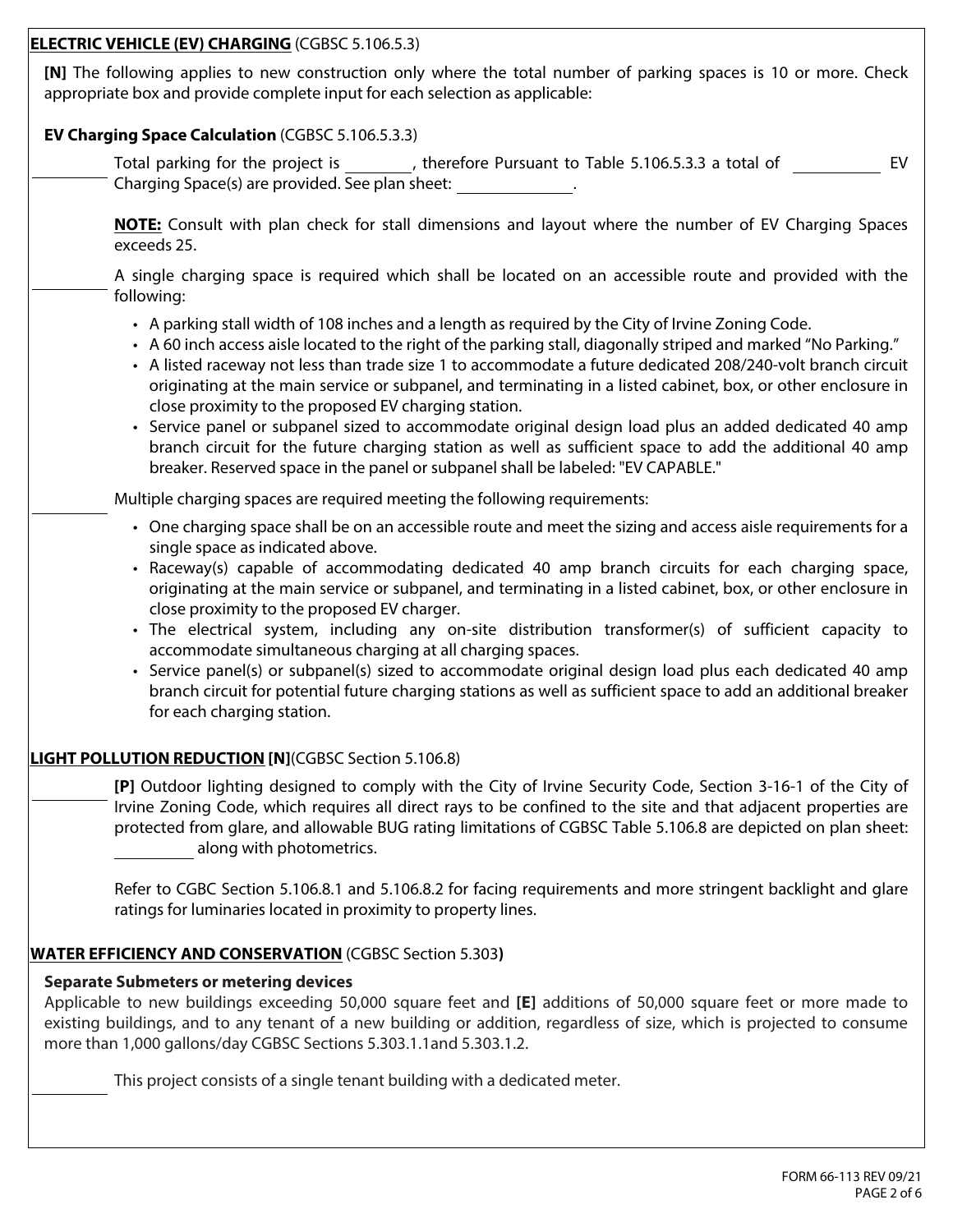A separate meter or metering device is provided for the following spaces: See plan sheet: for details and specifications defining metering design.

Separate meters or metering devices are not required as the new building or addition is less than 50,000 square feet, and no tenant usage is projected to exceed 1,000 gallons/day.

Separate meters or metering devices are not required as no tenant usage is projected to consume more than 100 gallons/day.

**NOTES:** (1) Tenants of new multi-tenant buildings or additions exceeding 50,000 square feet and that are not provided with a separate metering device must be shown to use less than 100 gallons/day via worksheet WS-1 found in chapter 8 of the CGBSC and any necessary addendum worksheet to reflect process water or other uses not represented on the worksheet. (2) For new buildings or additions having a total floor area less than 50,000 square feet, all its spaces not having a separate metering device must be shown to have a projected consumption of less than 1,000 gallons/day via worksheet WS-1 found in chapter 8 of the CGBSC and any necessary addendum worksheet to reflect process water or other uses not represented on the worksheet.

# **INDOOR WATER USE** (CGBSC 5.303.3)

**[E]** Applicable to any newly installed plumbing fixture within new construction, the area of remodel or addition.

All new plumbing fixtures meet the requirements of CGBSC Section 5.303.3, see modified table below for flow rates.

# **TABLE FIXTURE FLOW RATES**

| <b>FIXTURE TYPES</b>                      | <b>MAXIMUM FLOW RATE</b>               |
|-------------------------------------------|----------------------------------------|
| <b>SHOWERHEADS</b>                        | 1.8 gpm @ 80 psi                       |
| <b>LAVATORY FAUCETS</b>                   | 0.5 gpm @ 60 psi                       |
| KITCHEN FAUCETS                           | 1.8 gpm $@$ 60 psi $*$                 |
| <b>WASH FOUNTAIN</b>                      | 1.8[rim space (in.)/20 gpm @ 60 psi]   |
| <b>METERING FAUCET</b>                    | 0.2 gallons/cycle                      |
| <b>METERING FAUCET FOR WASH FOUNTAINS</b> | 0.2[rim space (in.)/20 gpm $@$ 60 psi] |
| <b>WATER CLOSETS</b>                      | 1.28 gallons/flush*                    |
| <b>FLOOR-MOUNTED URINAL</b>               | 0.5 gallons/flush                      |
| <b>WALL-MOUNTED URINAL</b>                | 0.125 gallons/flush                    |

\*Includes single and dual flush water closets with an effective flush rate of 1.28 gallons or less:

Dual flush toilets—The effective flush volume shall not exceed 1.28 gallons (4.8 liters). The effective flush volume is defined as the composite, average flush volume of two reduced flushes and one full flush.

When a pre-rinse spray valve is installed, it shall meet requirements in the California Code of Regulations, Title 20, Section 1605.1(h)(4) Table H-2, Section 1605.3(h)(4)(A), and Section 1607(d)(7), and shall be equipped with an integral automatic shutoff.

**NOTE:** The combined flow of multiple showerheads serving a single shower shall not exceed maximum allowable flow rate for a single fixture shower or the control valves shall be arranged to only allow one shower head to operate at a time.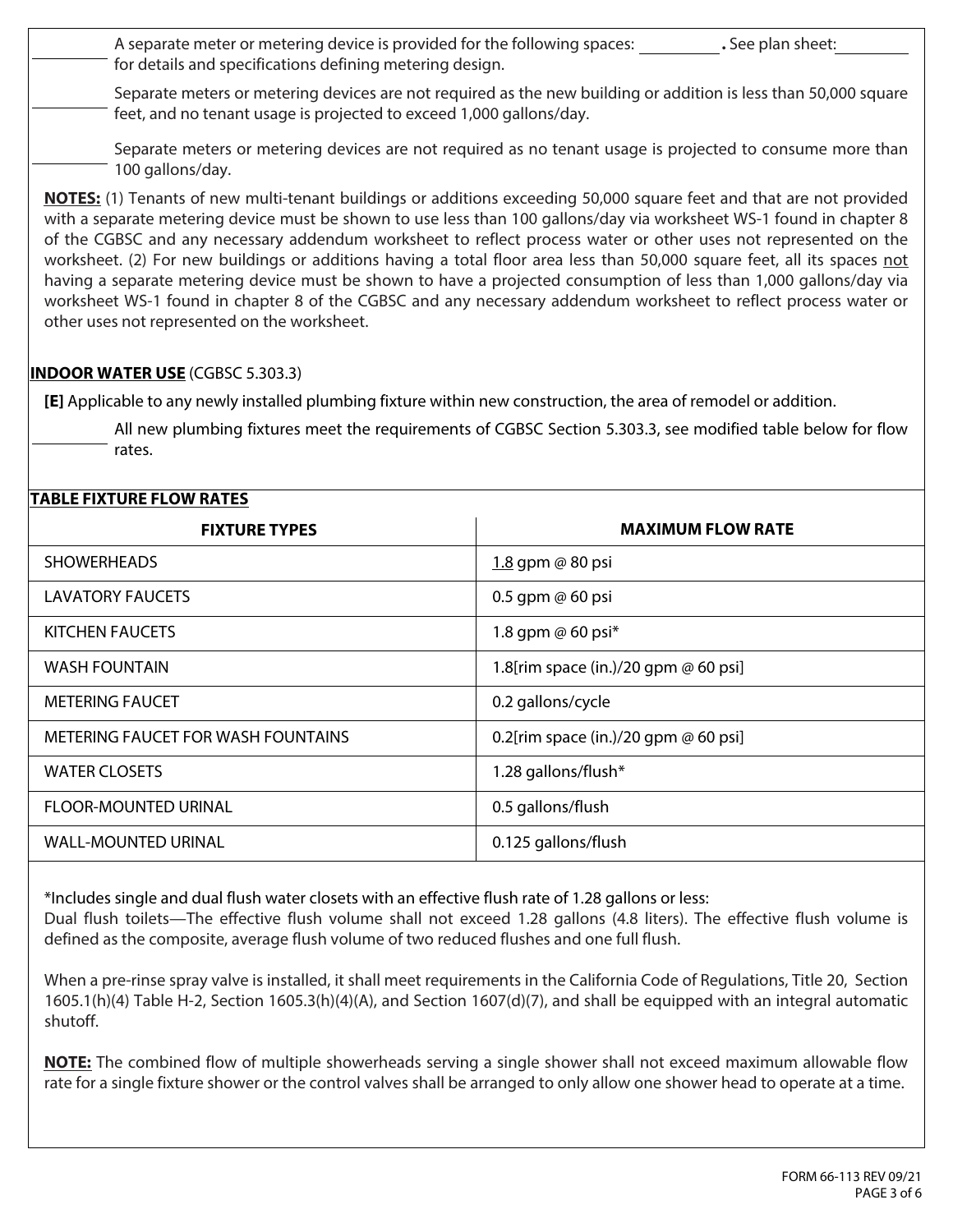| <b>OUTDOOR WATER USE- MWELO (CGBSC Section 5.304)</b>                                                                                                                                                                                                                                                                                                                                                          |
|----------------------------------------------------------------------------------------------------------------------------------------------------------------------------------------------------------------------------------------------------------------------------------------------------------------------------------------------------------------------------------------------------------------|
| This project is subject to MWELO requirements. See plan sheet: $\Box$ for completed City of Irvine Model<br>Water Efficiency Landscape Ordinance work sheet, Form 40-81.                                                                                                                                                                                                                                       |
| This project is exempt because no landscaping is included or because the aggregated landscaped areas within<br>the project boundaries does not exceed 500 square feet. [Note where the project consists of multiple individual<br>properties, each property shall be considered separately when determining "aggregated landscape area."]                                                                      |
| <b>WATER RESISTANCE AND MOISTURE MANAGEMENT</b> (CGBSC Section 5.407)                                                                                                                                                                                                                                                                                                                                          |
| [E] Applicable to any new entry or opening which is part of an addition of 1,000 or more square feet or any tenant<br>improvement having a valuation of \$200,000 or more.                                                                                                                                                                                                                                     |
| <b>ENTRIES</b>                                                                                                                                                                                                                                                                                                                                                                                                 |
| To prevent water intrusion into exterior entries and/or openings subject to foot traffic or wind-driven rain, the following<br>features have been incorporated into the design for primary exterior entries:                                                                                                                                                                                                   |
| Door is protected by an awning or roof overhang 4 feet or more in depth, or is recessed 4 feet or more, see plan<br>$\overline{\mathbf{v}}$<br>sheet:                                                                                                                                                                                                                                                          |
| $\blacktriangleright$ Flashings integrated with a drainage plane, see plan sheet:                                                                                                                                                                                                                                                                                                                              |
| Non-absorbent floor and wall finishes within at least 2 feet around and perpendicular to such openings, see<br>plan sheet: The control of the control of the control of the control of the control of the control of the control of the control of the control of the control of the control of the control of the control of the control of                                                                   |
| MATERIAL CONSERVATION AND RESOURCE EFFICIENCY - CONSTRUCTION WASTE REDUCTION, DISPOSAL AND                                                                                                                                                                                                                                                                                                                     |
| <b>RECYCLING</b> (CGBSC Section 5.408)                                                                                                                                                                                                                                                                                                                                                                         |
| Recycling of materials for new construction, additions, and remodels shall conform to the Construction and Demolition<br>Materials Recycling Requirements of the City of Irvine Municipal Code, Sections 6-7-901 through 6-7-912.                                                                                                                                                                              |
| <b>BUILDING MAINTENANCE AND OPERATION (CGBSC Section 5.410)</b><br><b>RECYCLING BY OCCUPANTS</b>                                                                                                                                                                                                                                                                                                               |
| [E] Applicable to an addition that adds 1,000 square feet or more or has a valuation of \$200,000, that also increases total<br>floor area by at least 30% of existing floor area.                                                                                                                                                                                                                             |
| [P] Designated recycling areas shall be provided as required by City of Irvine Zoning Ordinance (ZO) Sections<br>$\overline{\mathbf{v}}$<br>3-23-1 through 3-23-4 of the . See plan sheet:                                                                                                                                                                                                                     |
| [N] COMMISSIONING Building Commissioning is only required for new buildings or initial tenant<br>$\blacktriangledown$<br>improvements greater than 10,000 square feet. (Exceptions: Unconditioned warehouses of any size,<br>conditioned areas less than 10,000 square feet and accessory to unconditioned warehouses, open parking<br>garages, open parking garage areas associated with a larger structure.) |
| <b>DESIGN</b>                                                                                                                                                                                                                                                                                                                                                                                                  |
| • Completed and signed Owner's Project Requirements (OPR) including all items as specified in CGBSC<br>section 5.410.2.1, see sheet:                                                                                                                                                                                                                                                                           |
| • Completed and signed Basis of Design (BOD) including all items as specified in CGBSC section 5.410.2.2,<br>see sheet: ___________.                                                                                                                                                                                                                                                                           |
| • Completed and signed Commissioning Plan, as specified in CGBSC section 5.410.2.3, see<br>$\qquad \qquad \text{sheet:}\qquad \qquad .$                                                                                                                                                                                                                                                                        |
|                                                                                                                                                                                                                                                                                                                                                                                                                |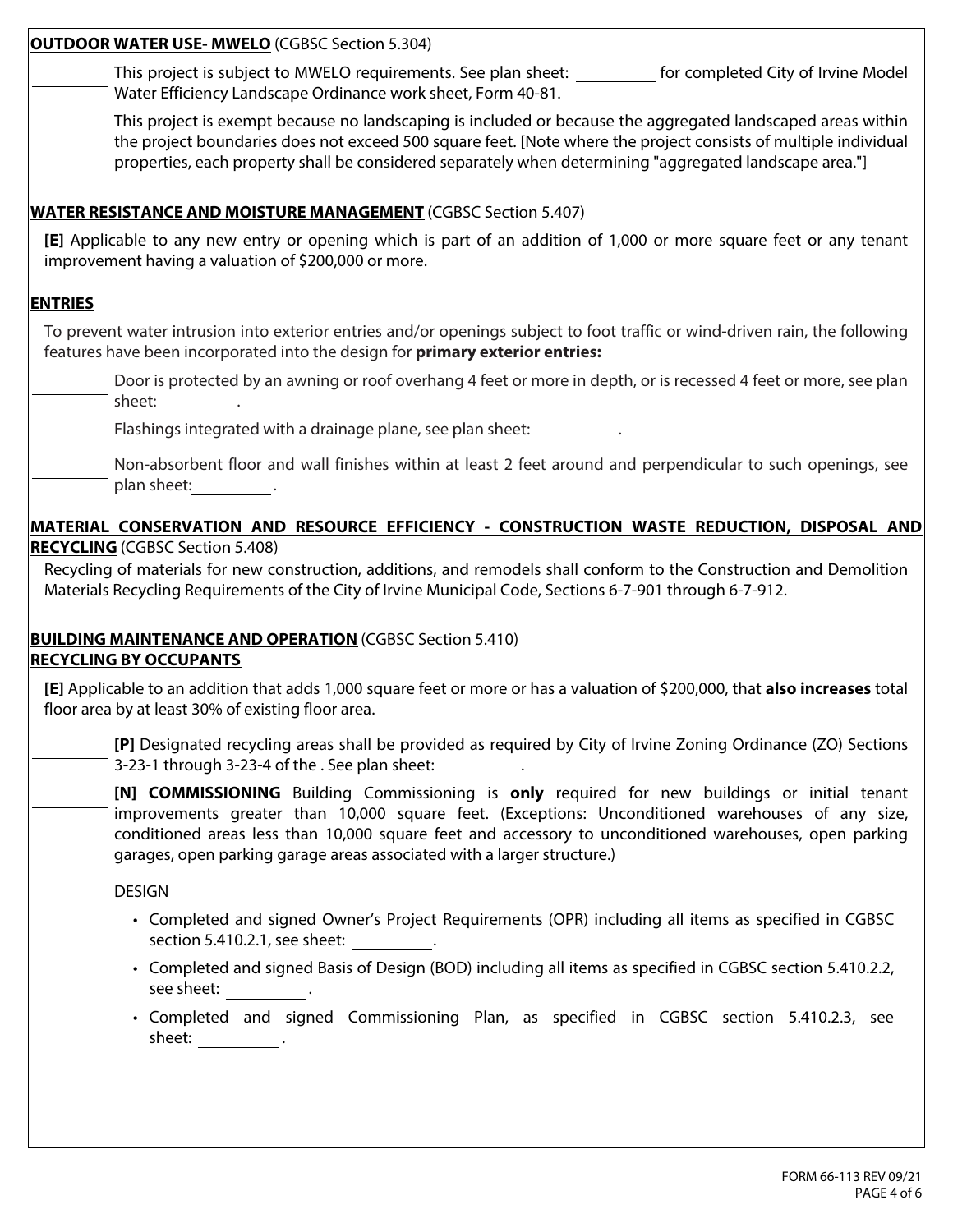# CONSTRUCTION - PRIOR TO FINAL INSPECTION APPROVAL

- A completed Commissioning Report shall be provided to the City Inspector prior to final inspection approval. Contents, pursuant to CGBSC Section 5.410.2.6, shall include a description of the commissioning process activities undertaken through the design, construction, and reporting recommendations for post construction phases. In addition, all required functional performance testing reports shall be included.
- A completed Systems Manual shall be made available for review by the City Inspector prior to final inspection approval. Contents shall include a completed and signed "Systems Manual" as specified in CGBSC section 5.410.2.5.1.

**TESTING AND ADJUSTING** For buildings not exceeding 10,000 square feet, **[E]** and any new system serving an addition of 1,000 or more square feet or a tenant improvement having a valuation of \$200,000, testing and adjusting are required.

#### DESIGN

See sheet for procedures for testing and adjusting systems, which includes:

- HVAC systems and controls
- HVAC balancing per the Testing Adjusting and Balancing Bureau National Standards; the National Environmental Balancing Bureau Procedural Standards; or Associated Air Balance Council National Standards or approved equal.
- Indoor and outdoor lighting and controls
- Water heating systems
- Renewable energy systems
- Landscape irrigation systems
- Water reuse systems

# CONSTRUCTION - PRIOR TO FINAL INSPECTION APPROVAL

Completed testing, adjusting, and balancing reports shall be provided to the City Inspector prior to final inspection approval. Contents shall match those specified in the procedures section above and be signed by the responsible parties.

# **ENVIRONMENTAL QUALITY**

**FIREPLACES** Wood burning devices including fireplaces are not permitted under SCAQMD Rule 445. Any installed gas fireplace shall be a direct-vent sealed-combustion type. (CGBSC Section 5.503)

#### **MECHANICAL EQUIPMENT AND DUCT PROTECTION**

To reduce the amount of dust, water, and debris collected in mechanical equipment and ducts, all duct openings and other related air distribution equipment component openings shall be covered from the time of delivery at the jobsite through the construction until final start up. (CGBSC Section 5.504.3)

# **FINISH MATERIAL POLLUTANT CONTROL**

- **Adhesives, sealants and caulks** shall meet the applicable standards of CGBSC Section 5.504.4.1 and Tables 5.504.4.1 and 5.504.4.2 for VOC limits and content prohibitions.
- **Paints and coatings** shall meet the applicable standards of CGBSC Section 504.4.3 and Table 5.504.4.3 for VOC limits.
- **Aerosol paints and coatings** shall meet the applicable standards of CGBSC Section 5.504.4.3.1.
- **Carpet systems** shall meet the applicable standards of CGBSC Section 5.504.4.4 including CGBSC Section 5.504.4.4.1 for **carpet cushions** and CGBSC Section 5.504.4.4.2 for **carpet adhesives**.